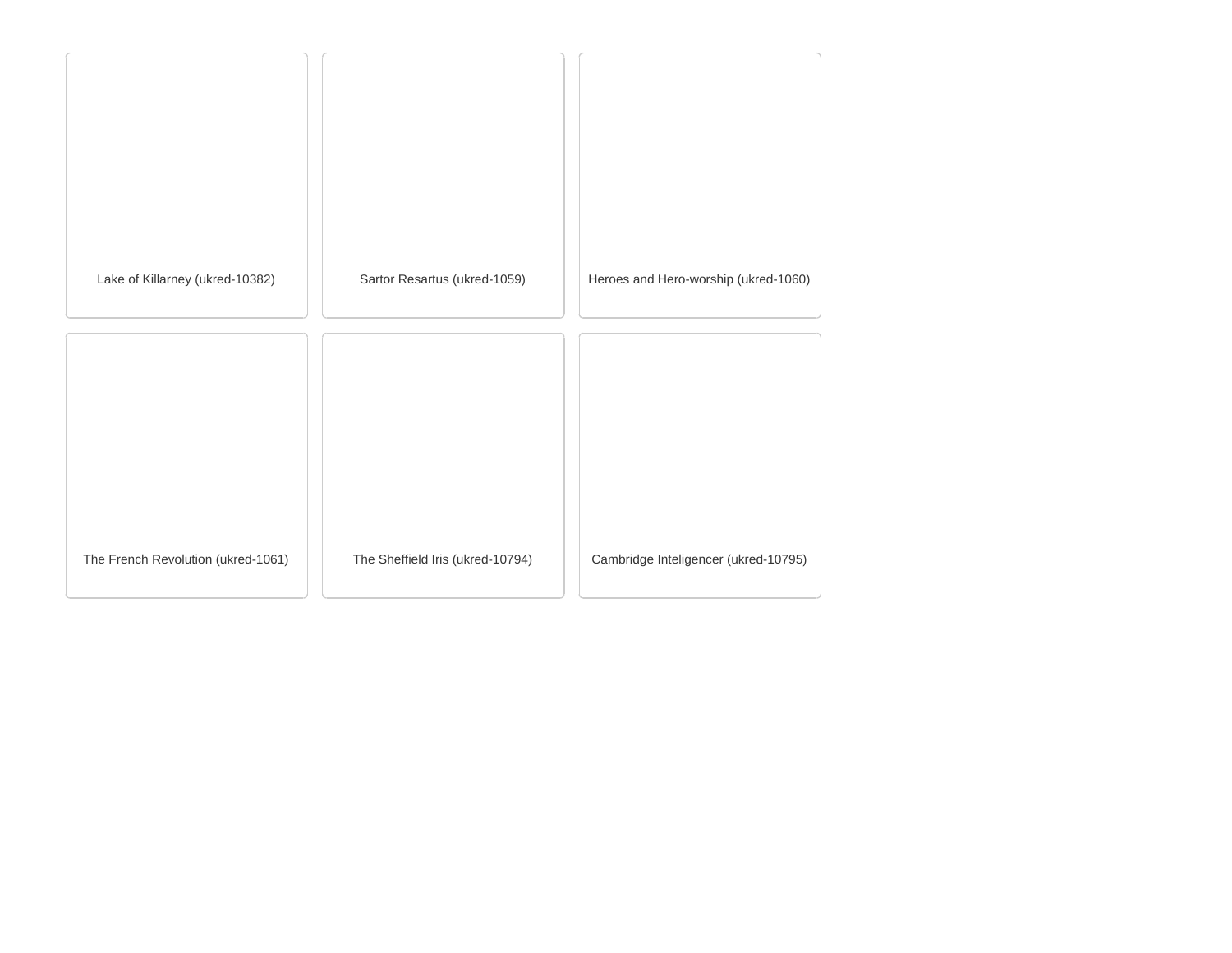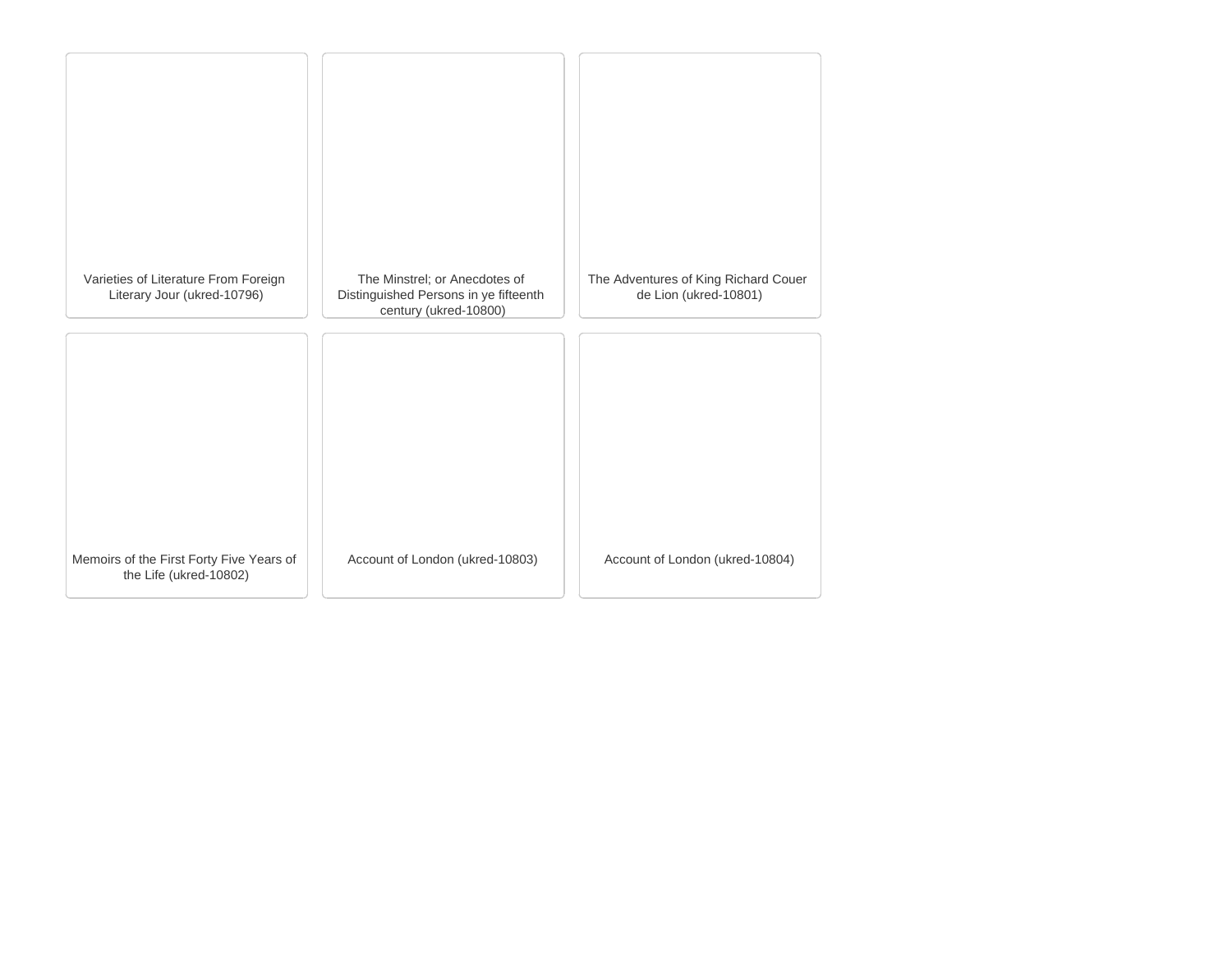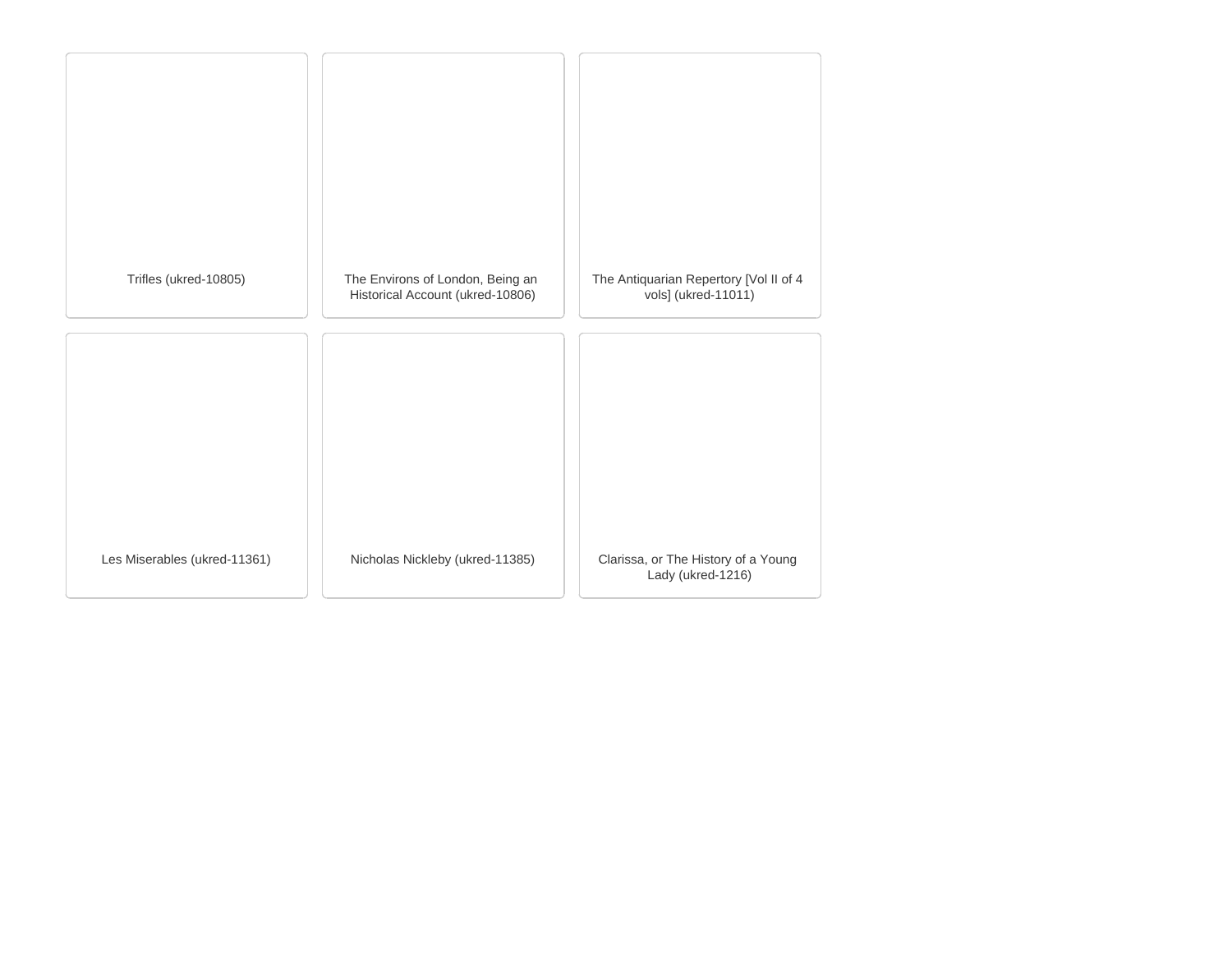| Sir Charles Grandison (ukred-12607)                      | Sir Charles Grandison (ukred-12608) | The History of America (ukred-12609) |
|----------------------------------------------------------|-------------------------------------|--------------------------------------|
|                                                          |                                     |                                      |
|                                                          |                                     |                                      |
| Lectures on Rhetoric and Belles Lettres<br>(ukred-12610) | Sir Charles Grandison (ukred-12611) | Sir Charles Grandison (ukred-12613)  |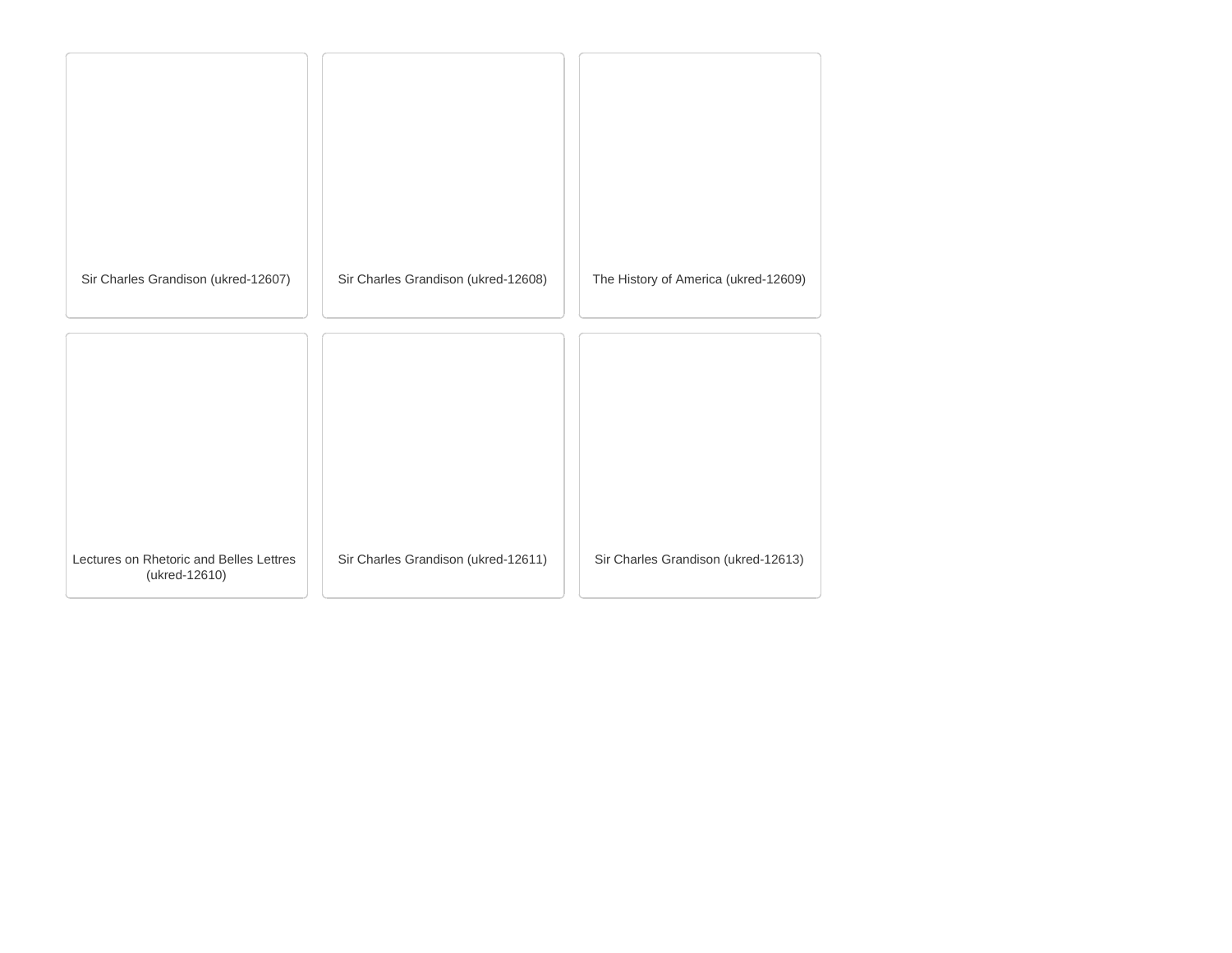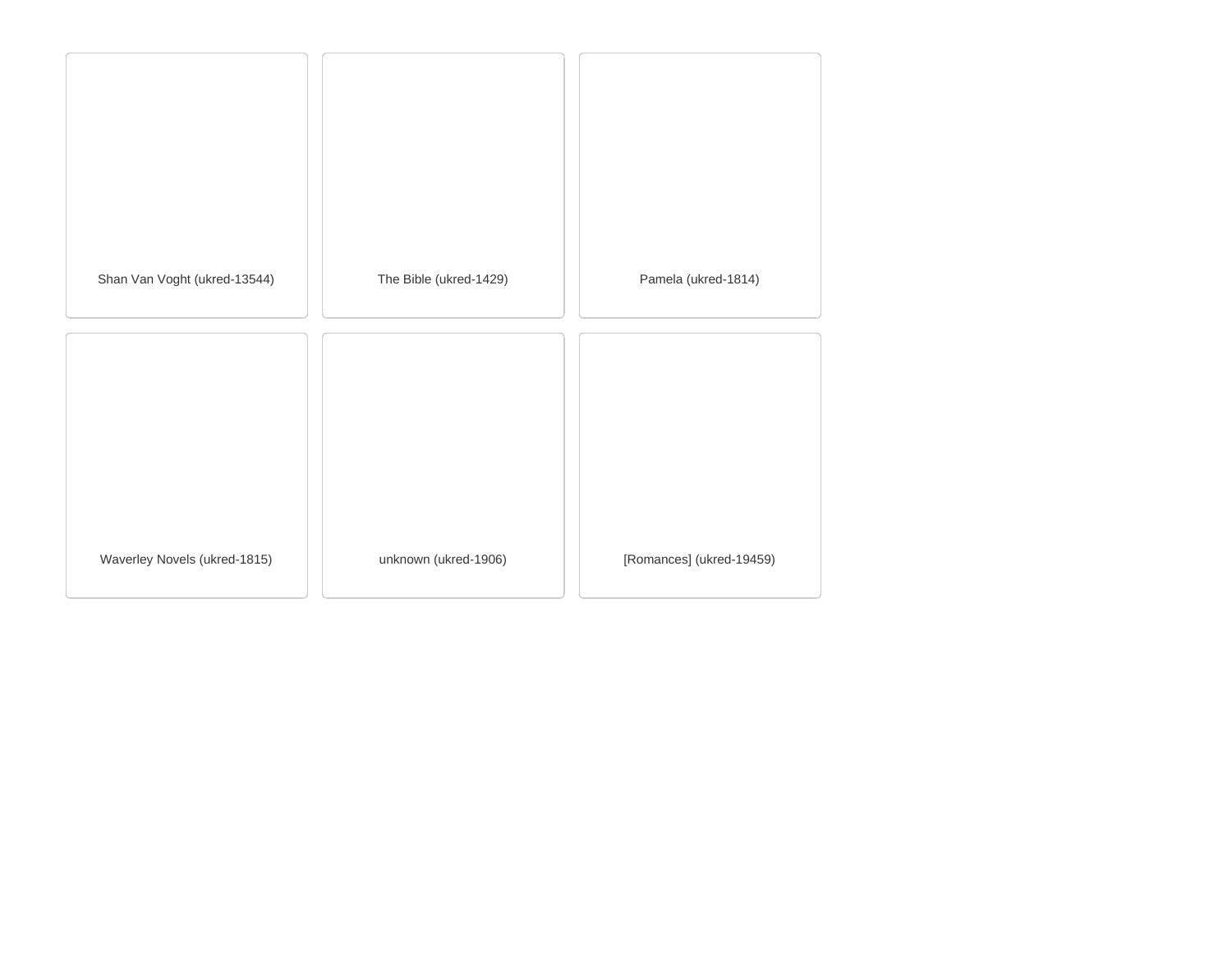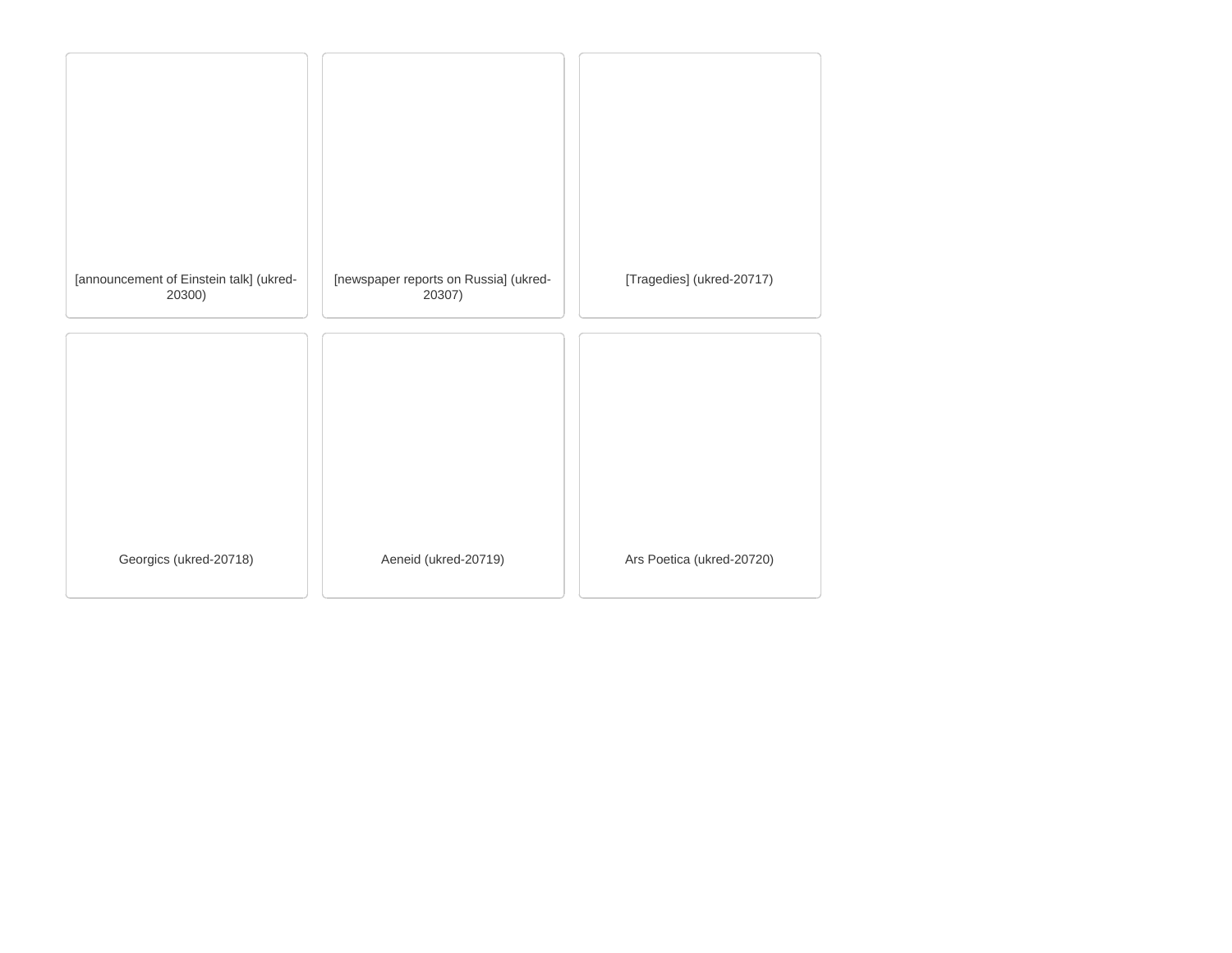| Tenth Satire (ukred-20722)                    | unknown, histories of Greece and Rome<br>(ukred-2077) | unknown, translated works by Greek<br>and Roman writers (ukred-2078) |
|-----------------------------------------------|-------------------------------------------------------|----------------------------------------------------------------------|
|                                               |                                                       |                                                                      |
|                                               |                                                       |                                                                      |
| unknown [Robertson's works?] (ukred-<br>2085) | [Hume's Essays] (ukred-2086)                          | translations from French writers (ukred-<br>2087)                    |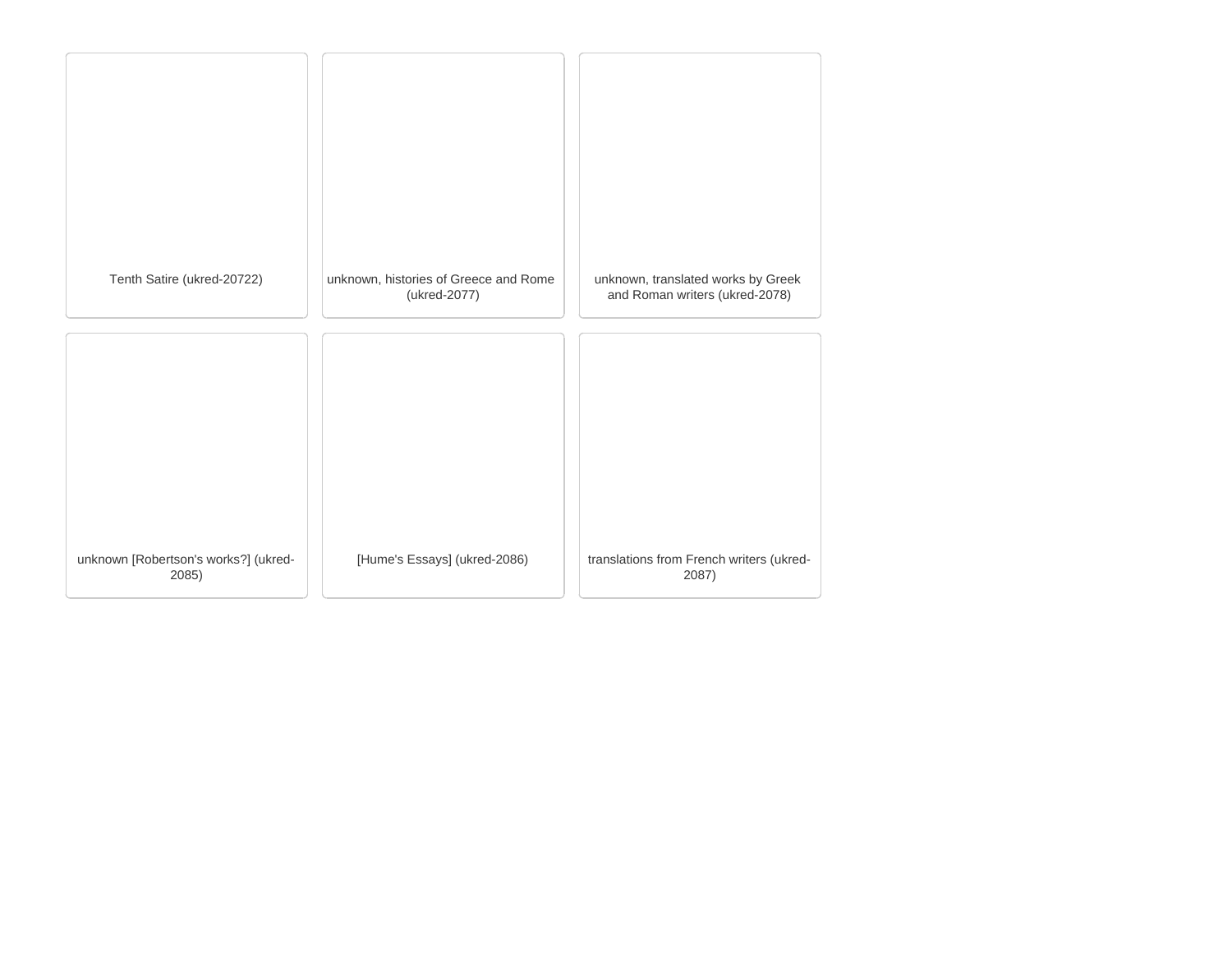| unknown various (ukred-2089)              | unknown various [anatomy and surgery]<br>(ukred-2090) | unknown [relating to the Arts] (ukred-<br>2091) |
|-------------------------------------------|-------------------------------------------------------|-------------------------------------------------|
|                                           |                                                       |                                                 |
|                                           |                                                       |                                                 |
|                                           |                                                       |                                                 |
| unknown [many magazines] (ukred-<br>2092) | unknown [Guthries Geography] (ukred-<br>2093)         | unknown [Geometry] (ukred-2094)                 |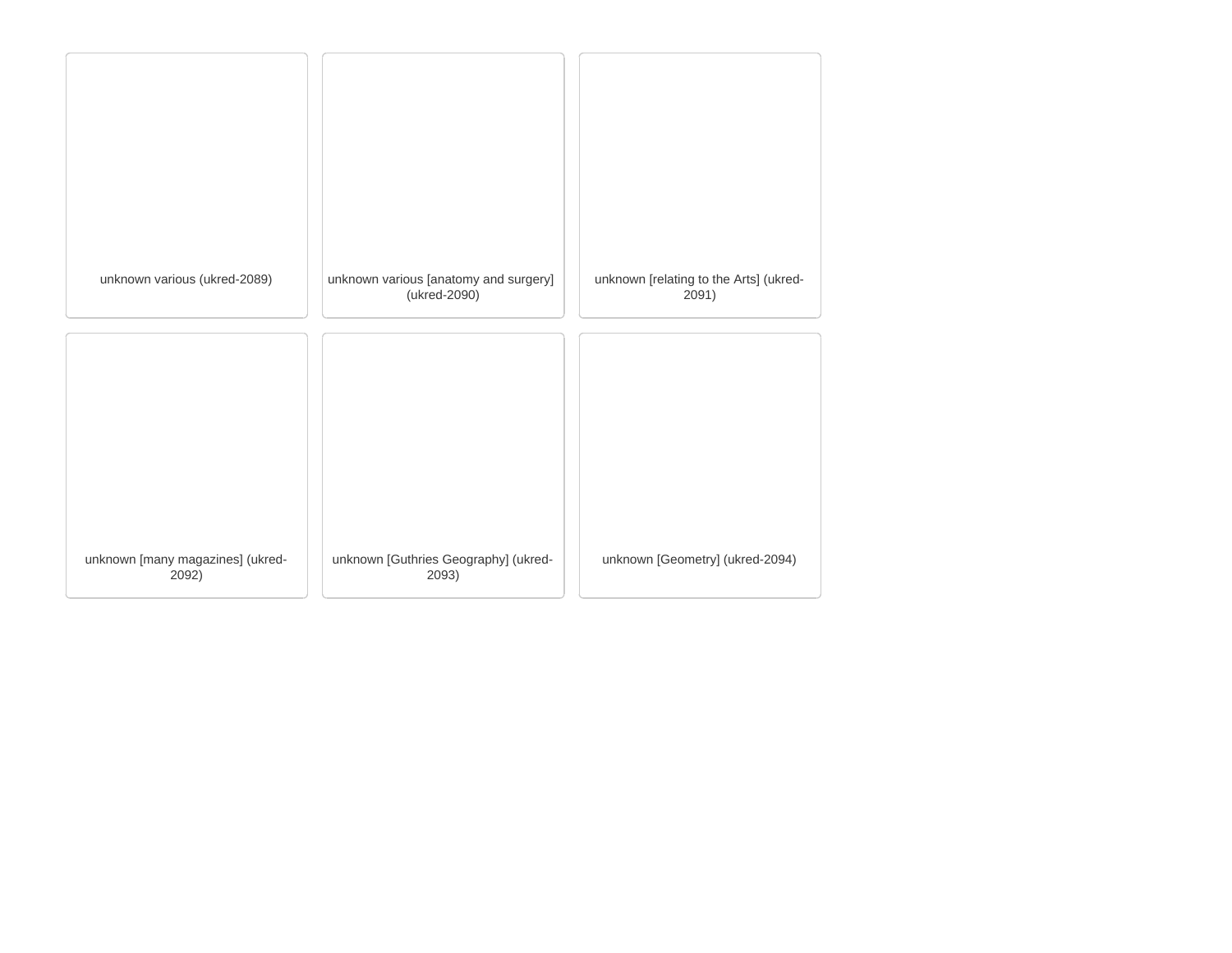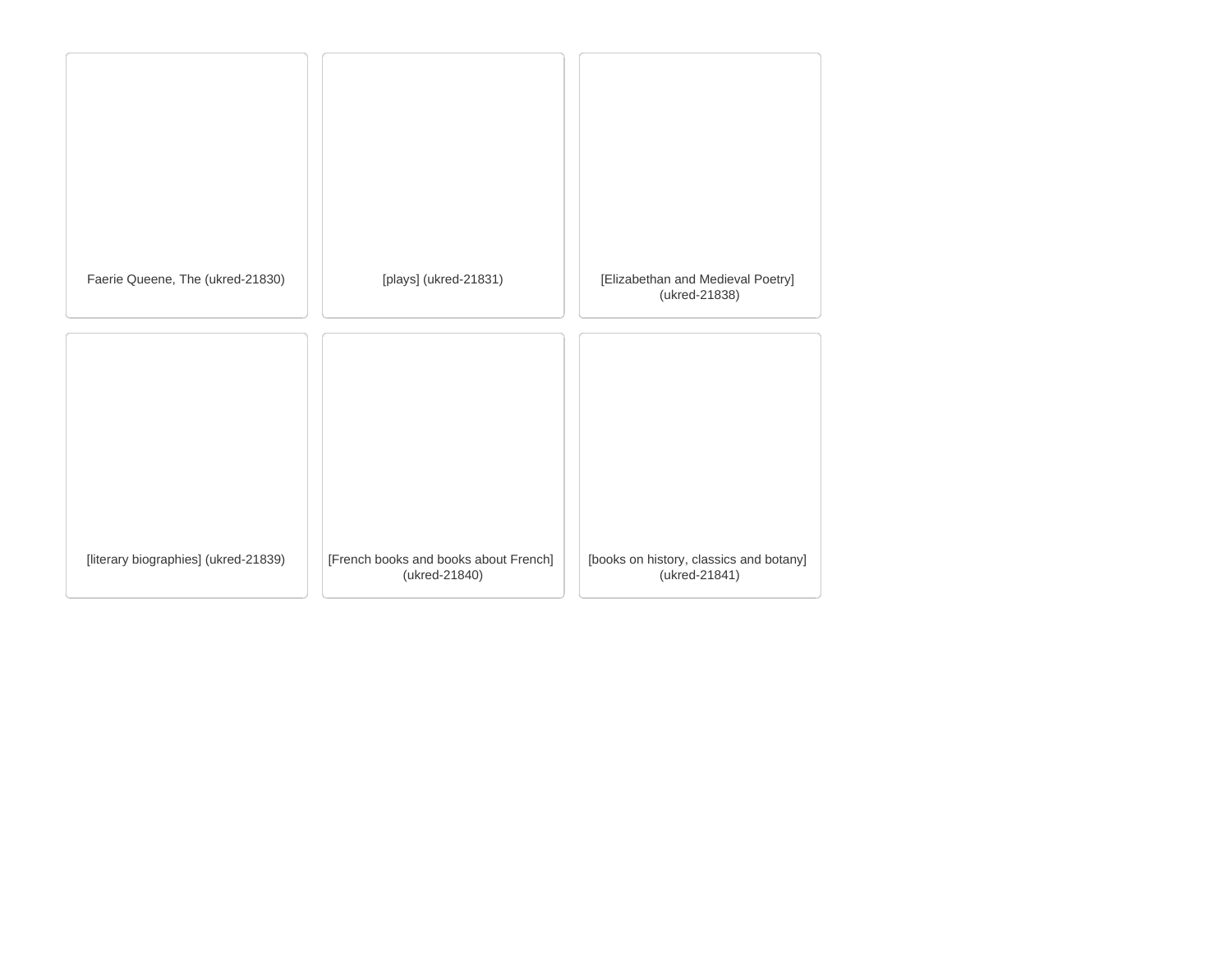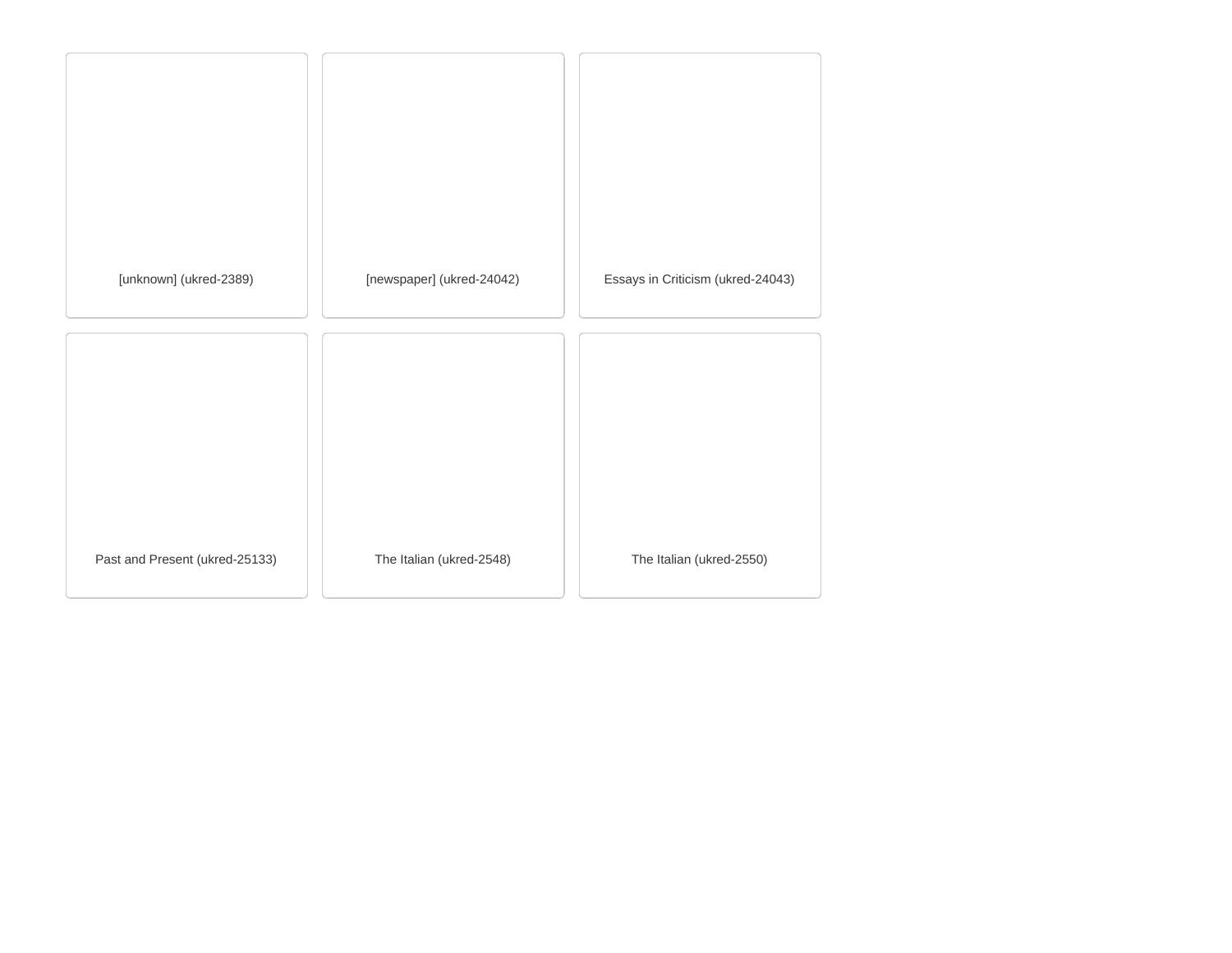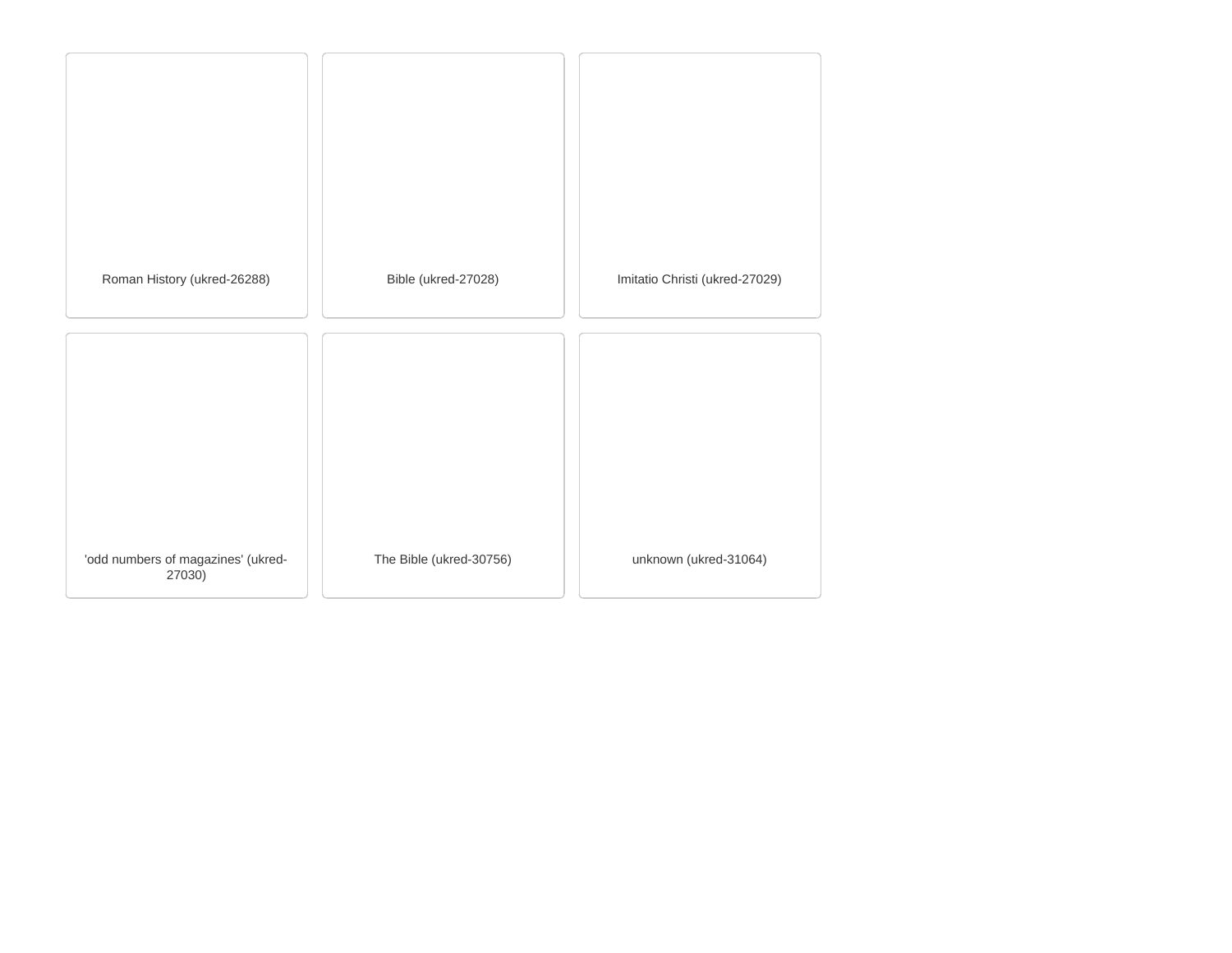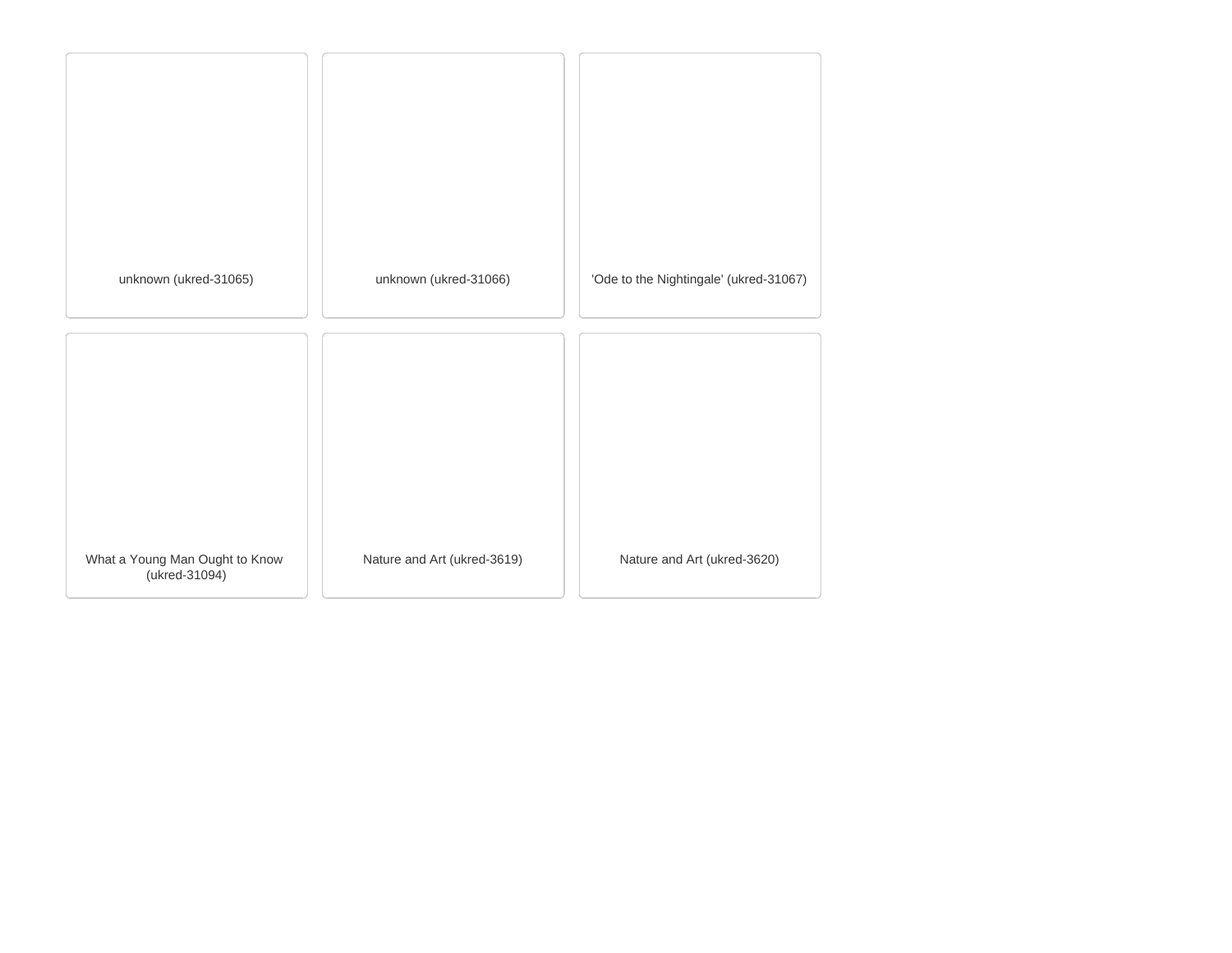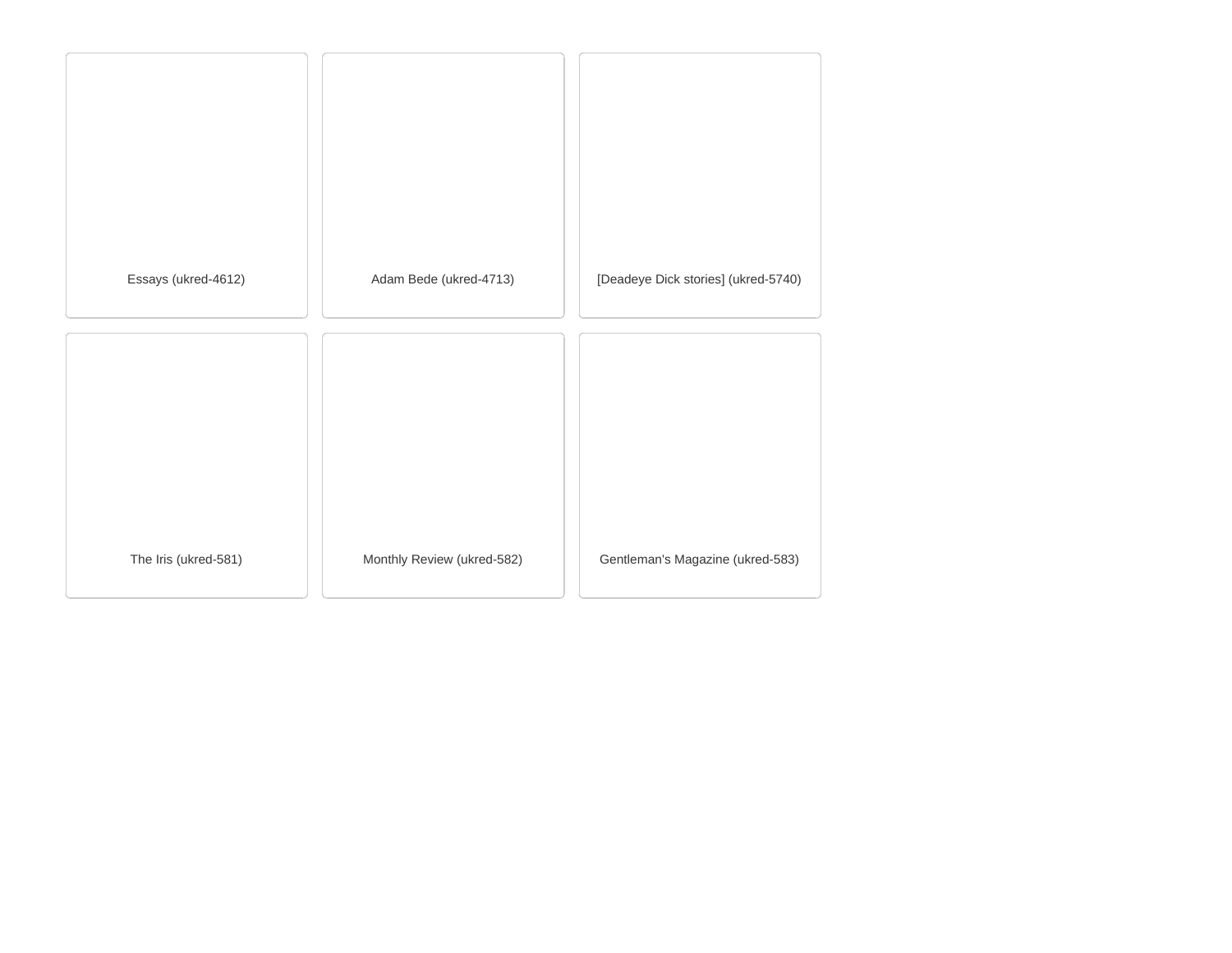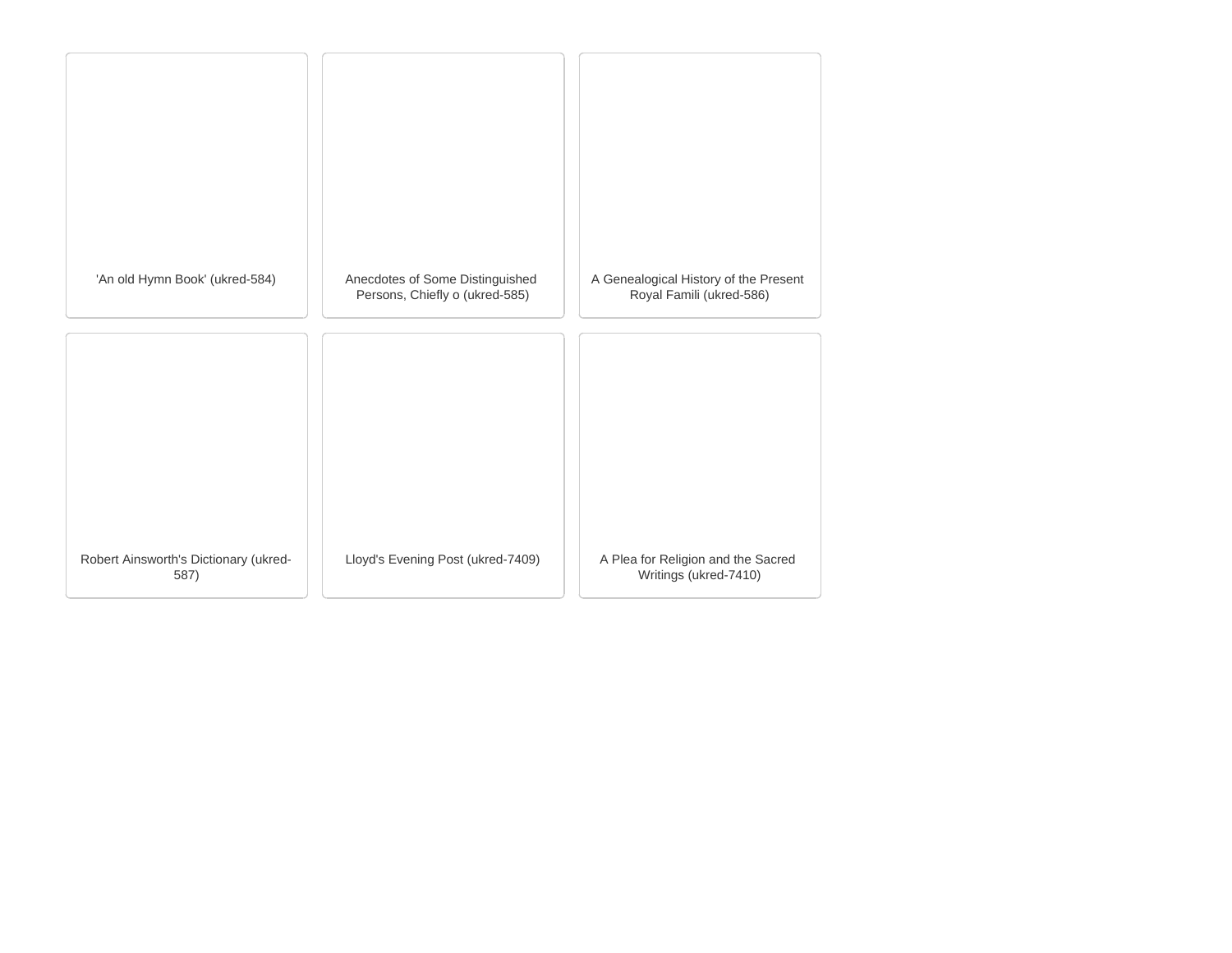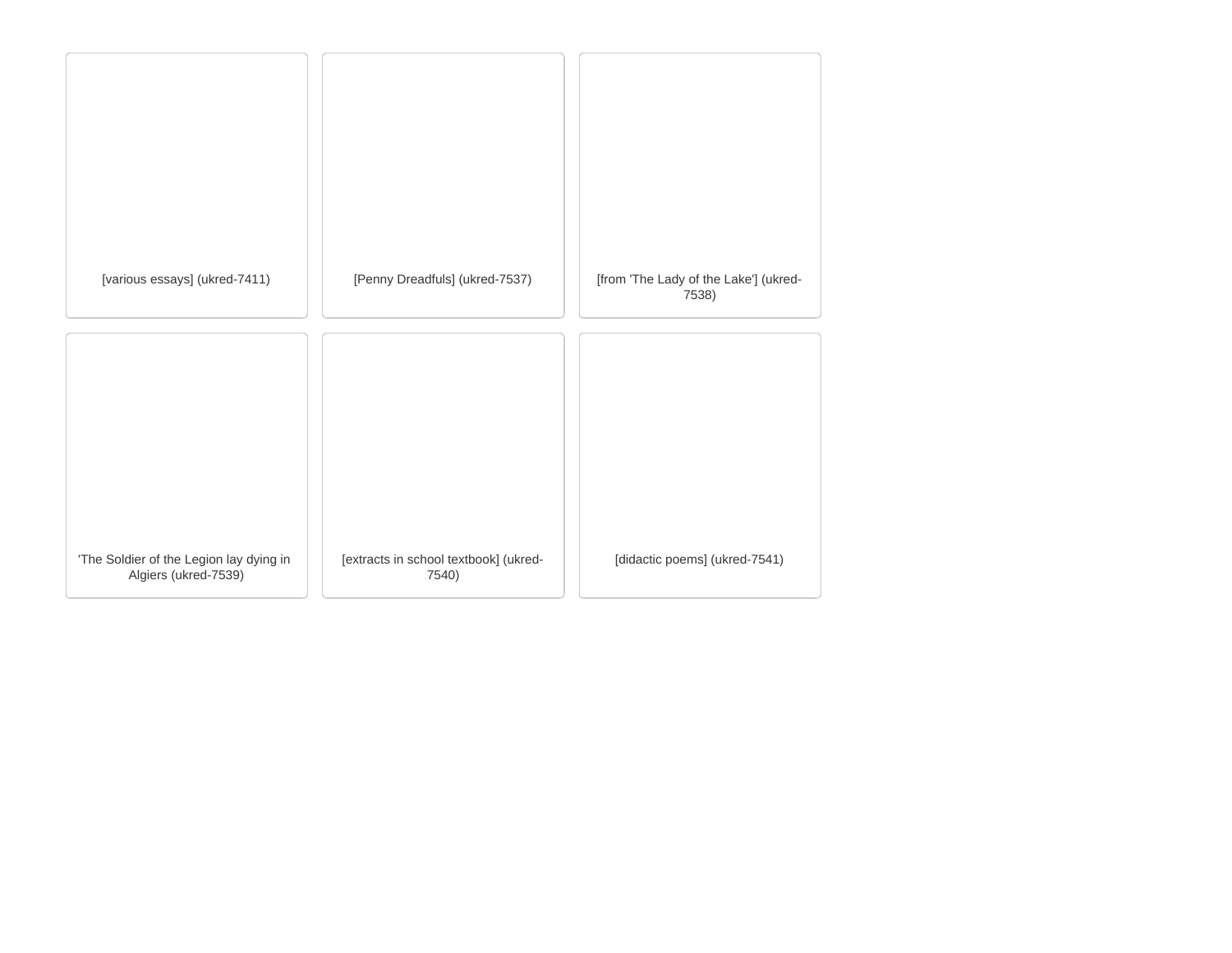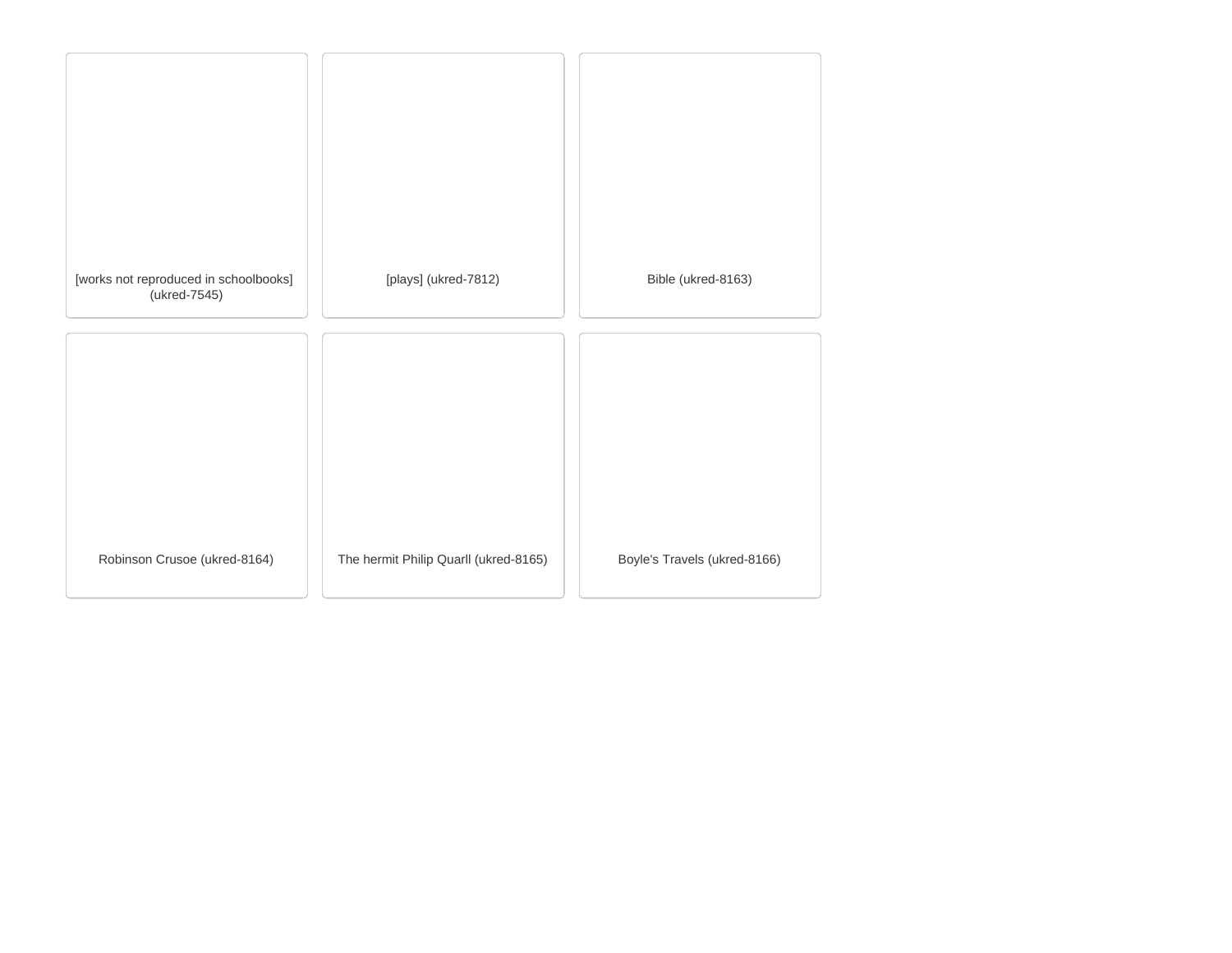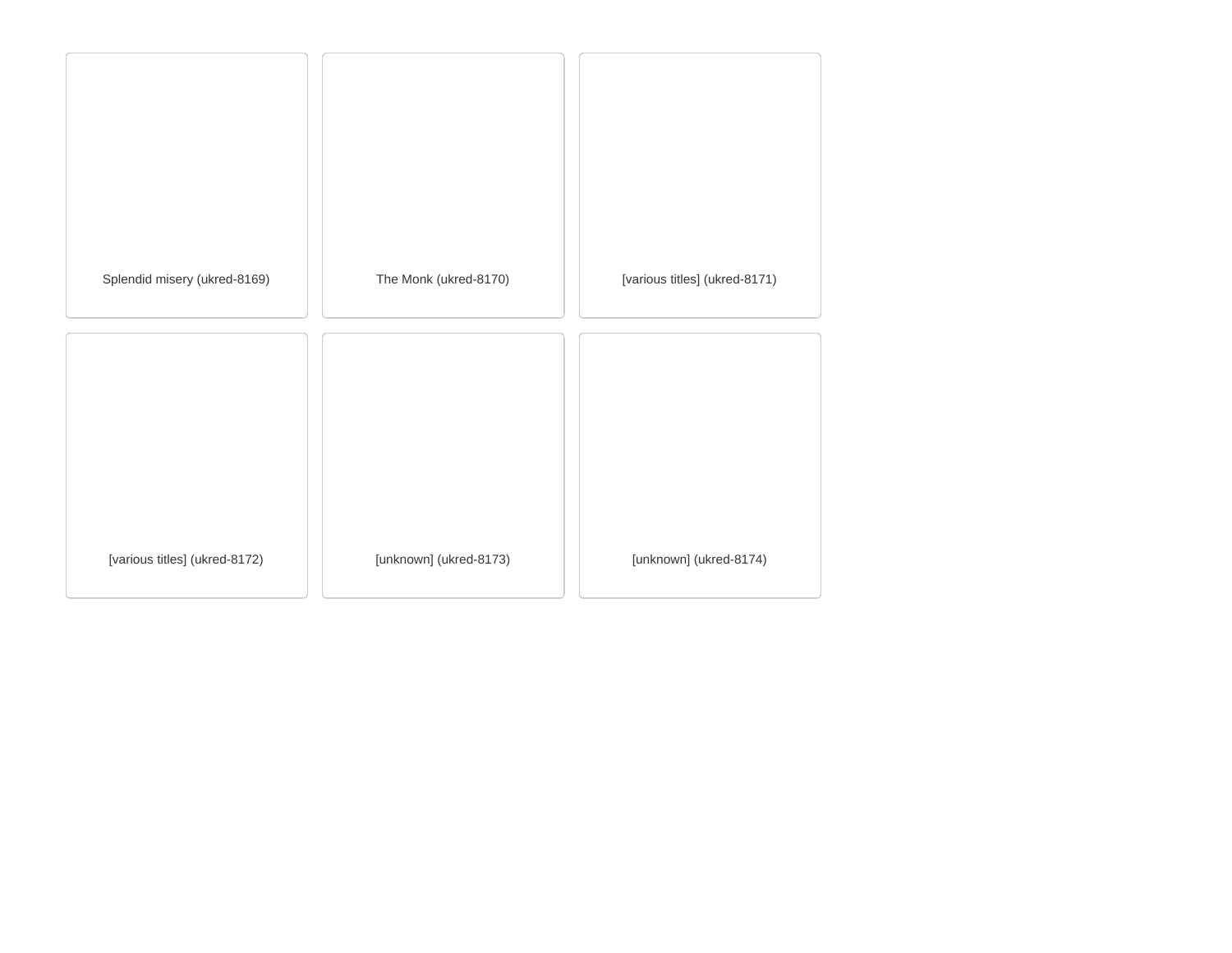